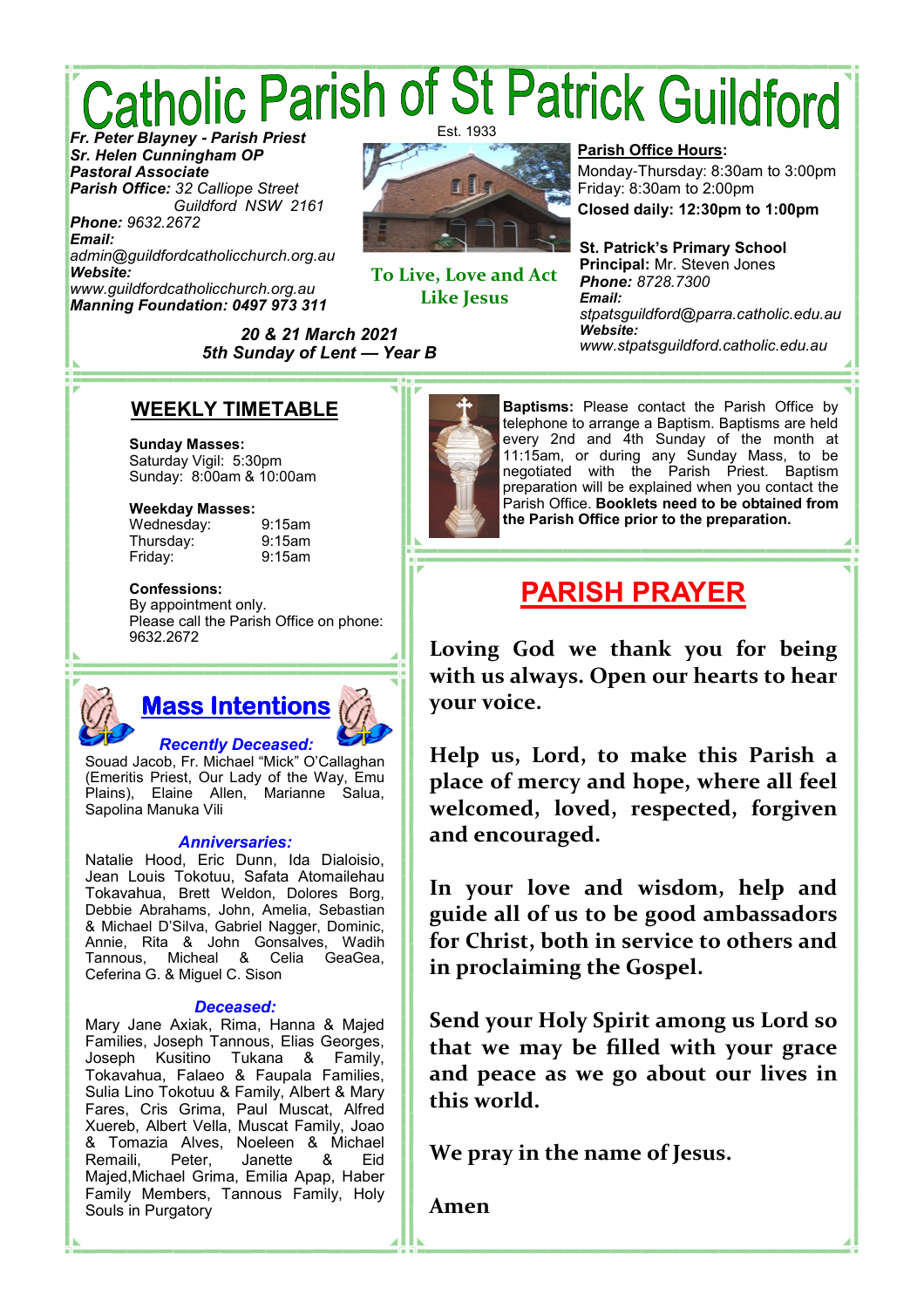

### **LITURGY OF THE WORD 5TH SUNDAY OF LENT — YEAR B**



#### **1ST READING: JEREMIAH 31:31-34** A reading from the prophet Jeremiah

See, the days are coming - it is the Lord who speaks when I will make a new covenant with the House of Israel and the House of Judah, but not a covenant like the one I made with their ancestors on the day I took them by the hand to bring them out of the land of Egypt. They broke that covenant of mine, so I had to show them who was master. It is the Lord who speaks. No, this is the covenant I will make with the House of Israel when those days arrive - it is the Lord who speaks. Deep within them I will plant my Law, writing it on their hearts. Then I will be their God and they shall be my people. There will be no further need for neighbour to try to teach neighbour, or brother to say to brother, 'Learn to know the Lord!' No, they will all know me, the least no less than the greatest - it is the Lord who speaks - since I will forgive their iniquity and never call their sin to mind.

The word of the Lord **Thanks be to God**

#### **RESPONSORIAL PSALM: PS 50:3-4, 12-15**

**Response:** Create a clean heart in me, O God.

Have mercy on me, God, in your kindness. In your compassion blot out my offence. O wash me more and more from my guilt and cleanse me from my sin. **R.**

A pure heart create for me, O God, put a steadfast spirit within me. Do not cast me away from your presence, nor deprive me of your holy spirit. **R.**

Give me again the joy of your help; with a spirit of fervour sustain me, that I may teach transgressors your ways and sinners may return to you. **R.**

**2ND READING: HEBREWS 5:7-9** A reading from the letter to the Hebrews

During his life on earth, Christ offered up prayer and entreaty, aloud and in silent tears, to the one who had the power to save him out of death, and he submitted so humbly that his prayer was heard. Although he was Son, he learnt to obey through suffering; but having been made perfect, he became for all who obey him the source of eternal salvation.

The word of the Lord **Thanks be to God**

**GOSPEL ACCLAMATION: JOHN 12:26**

**Glory to you, Word of God, Lord Jesus Christ!** If you serve me, follow me, says the Lord; and where I am, my servant will also be. **Glory to you, Word of God, Lord Jesus Christ!**

#### **THE GOSPEL: JOHN 12:20-30**

A reading from the holy Gospel according to John

Among those who went up to worship at the festival were some Greeks. These approached Philip, who came from Bethsaida in Galilee, and put this request to him, 'Sir, we should like to see Jesus.' Philip went to tell Andrew, and Andrew and Philip together went to tell Jesus. Jesus replied to them: 'Now the hour has come for the Son of Man to be glorified. I tell you, most solemnly, unless a wheat grain falls on the ground and dies, it remains only a single grain; but if it dies, it yields a rich harvest. Anyone who loves his life loses it; anyone who hates his life in this world will keep it for the eternal life. If a man serves me, he must follow me, wherever I am, my servant will be there too. If anyone serves me, my Father will honour him. Now my soul is troubled. What shall I say: Father, save me from this hour? But it was for this very reason that I have come to this hour. Father, glorify your name!' A voice came from heaven, 'I have glorified it, and I will glorify it again.' People standing by, who heard this, said it was a clap of thunder; others said, 'It was an angel speaking to him.' Jesus answered, 'It was not for my sake that this voice came, but for yours. 'Now sentence is being passed on this world; now the prince of this world is to be overthrown. And when I am lifted up from the earth, I shall draw all men to myself.' By these words he indicated the kind of death he would die.

The Gospel of the Lord **Praise to you, Lord Jesus Christ**



**Unless a wheat grain falls on the ground and dies, it remains only a single grain; but if it dies, it yields a rich harvest.**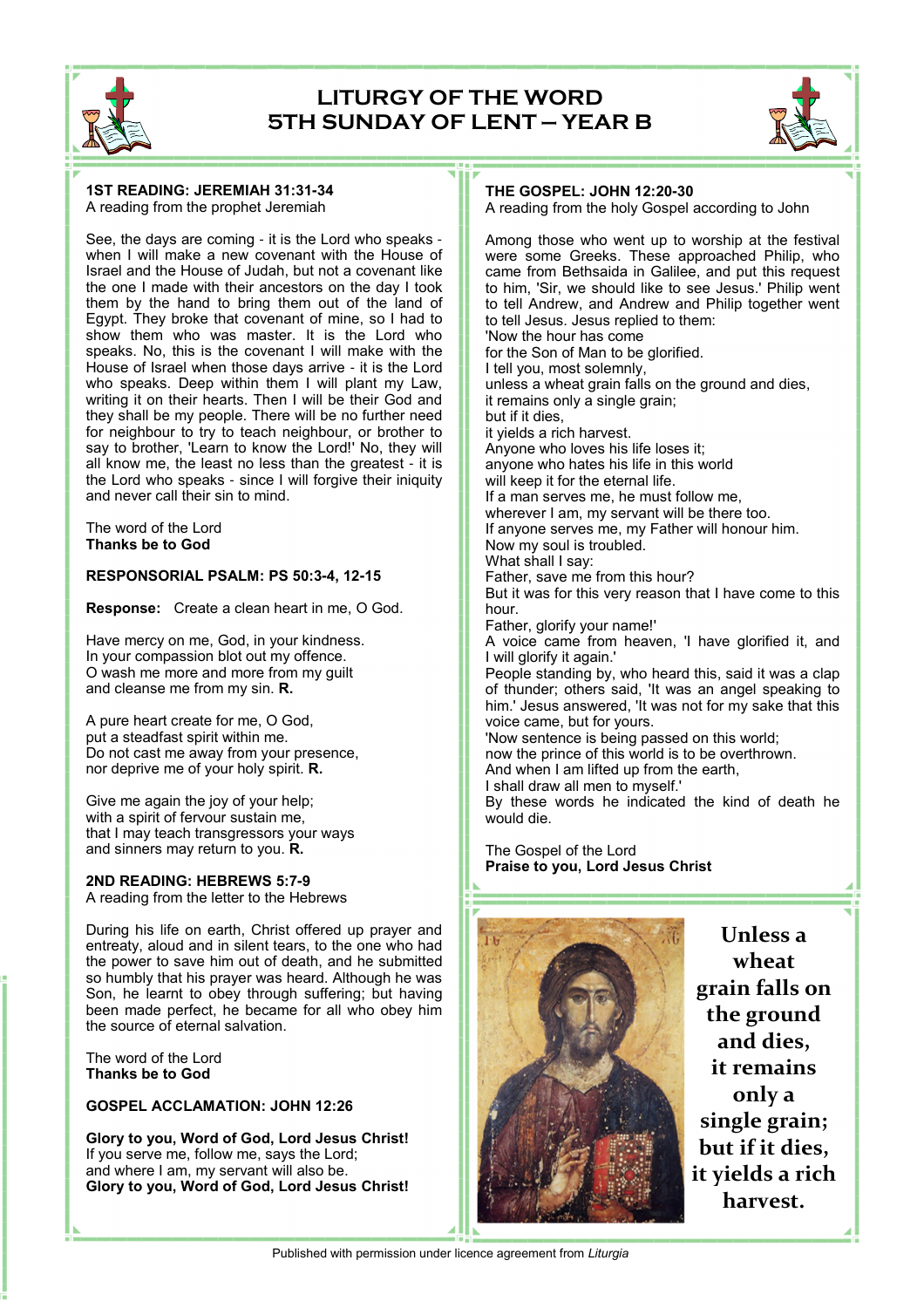# **IMPORTANT ANNOUNCEMENT ABOUT MASSES AT ST. PATRICK'S, GUILDFORD**

The following provisions apply to gatherings in our parish church:

• 140 persons are permitted for Mass or other liturgical services

However, the COVID-19 health conditions still apply:

- Persons entering the church must use the hand sanitizer provided.
- Persons entering the church must record their names and other contact details.
- Persons must keep the "2 square metre" rule.

## **WEEKEND MASSES**

Masses will be celebrated in the Church:

Saturday Vigil: 5:30pm

Sunday: 8:00am and 10:00am

Bookings are no longer required to attend Mass each weekend.

## **WEEKDAY MASSES**

The weekday Mass timetable is: Wednesday 9:15am, Thursday 9:15am and Friday 9:15am.

There will be no Masses on Tuesday at 7:00pm or Saturday at 9:00am until further **notice.** 

## **Sacrament of Penance**

Due to physical distancing provisions, it is not possible to celebrate the Sacrament in the Confessional Room. Please telephone the Parish Office (9632.2672) for an appointment with the Parish Priest who will meet with you within a reasonable time.

## **Pre-Recorded Sunday Mass**

Will be available on the parish website after midday Saturday.